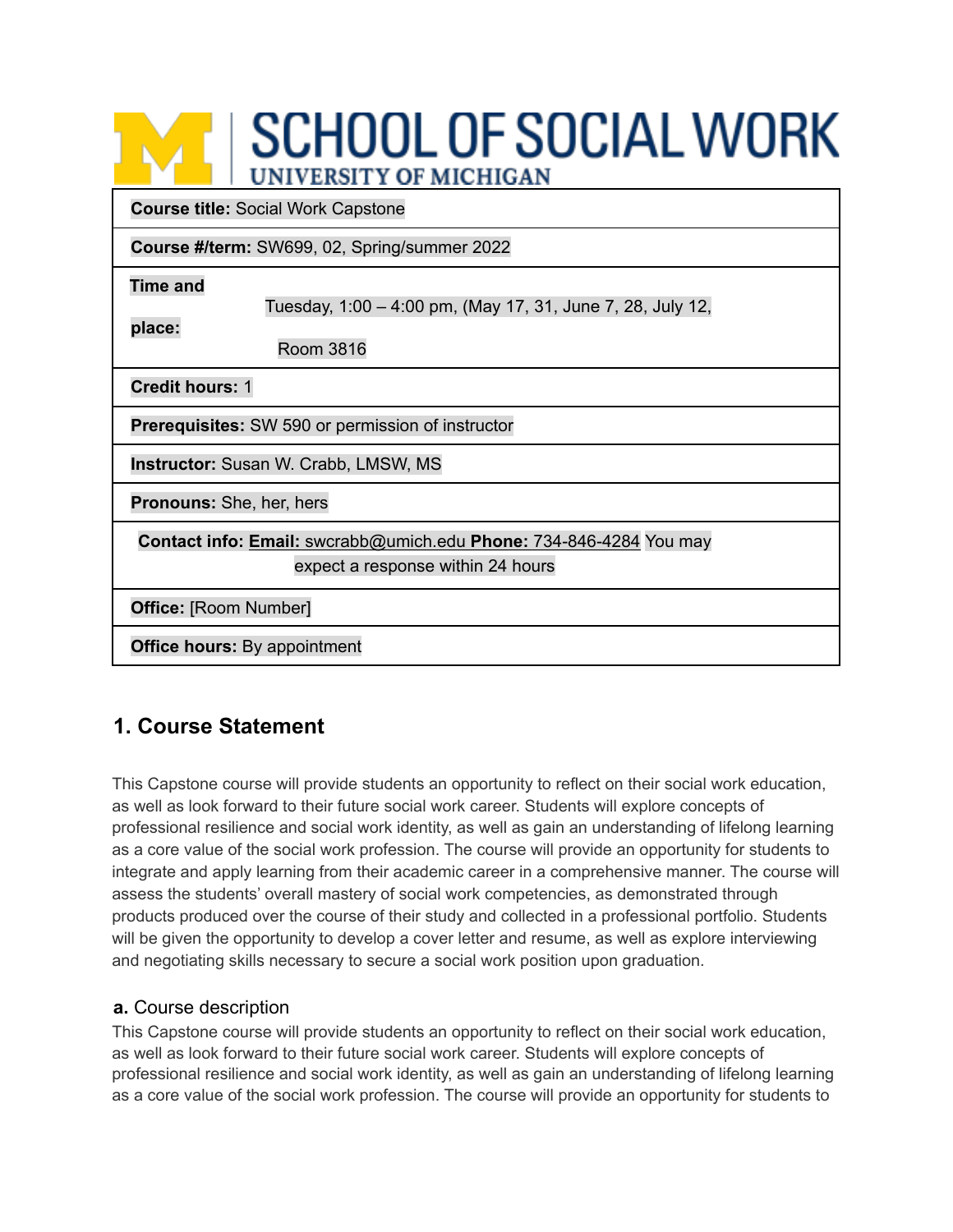integrate and apply learning from their academic career in a comprehensive manner. The course will assess the students' overall mastery of social work competencies, as demonstrated through products produced over the course of their study and collected in a professional portfolio. Students will be given the opportunity to develop a cover letter and resume, as well as explore interviewing and negotiating skills necessary to secure a social work position upon graduation

## **b.** Course objectives and competencies

Identify the importance of lifelong learning, including the effective use of supervision and consultation (Essential 37; EPAS 1). Demonstrate the use of effective communication strategies to market yourself as a professional social worker (Essential 41; EPAS 1, 6, 8). Develop a plan for professional resiliency (Essential 43; EPAS 1). Apply the 4 core components of emotional intelligence to future growth as a social worker (Essential 42; EPAS 1). Reflect on social work learning, especially related to key social work competencies (Essential 42; EPAS 1 **c.** Course design

This course will use multiple methods including but not limited to: lectures, demonstrations, case studies, readings, guest speakers, discussions, written assignments, individual and group exercises. The course will make use of a computer based portfolio system **d.** Intensive focus on PODS

This course will integrate PODS (privilege, oppression, diversity and social justice) as the framework through which social work practice is viewed. Students will explore how these concepts manifest in social work practice. Students will provide a demonstration of a product or assignment and reflect on the relationship to PODS. This course integrates PODS content and skills with a special emphasis on the identification of theories, practice and/or policies that promote social justice, illuminate injustices and are consistent with scientific and professional knowledge. Through the use of a variety of instructional methods, this course will support students developing a vision of social justice, learn to recognize and reduce mechanisms that support oppression and injustice, work toward social justice processes, apply intersectionality and intercultural frameworks and strengthen critical consciousness, self-knowledge and self awareness to facilitate PODS learning

# **2. Class Requirements**

## a. Text and class materials

There are no textbooks required for this class

- Readings are posted on our Canvas Site
- MSW Candidates are expected to complete all required readings and other assigned course work prior to class
- Required readings will be discussed/debriefed in class.
- Any additional resources, texts, readings, or web pages that are integral to the course.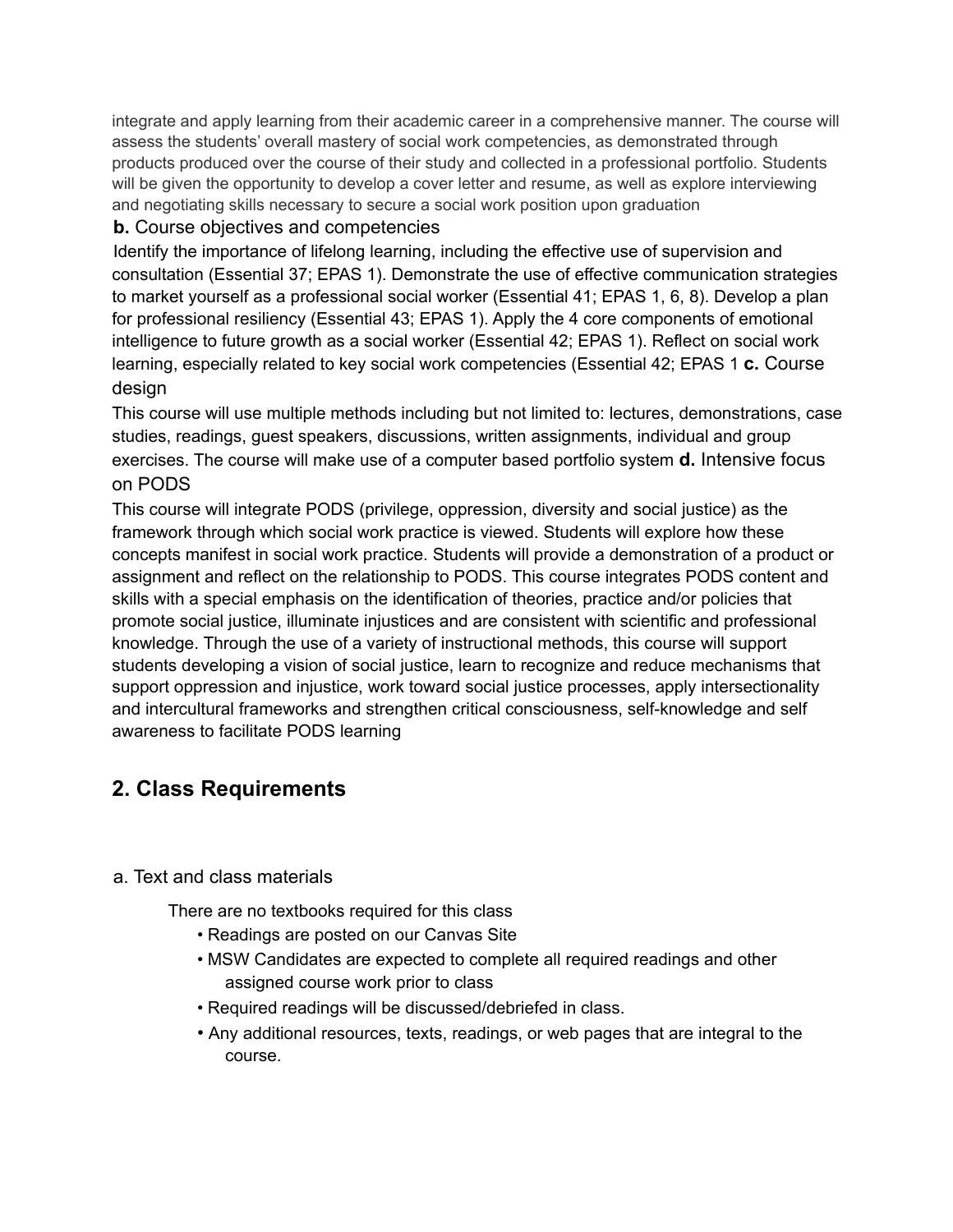## b. Class schedule

| Date/Time                                            | Agenda                                                  | <b>Required Reading &amp;</b><br><b>Assignments</b> |
|------------------------------------------------------|---------------------------------------------------------|-----------------------------------------------------|
| Week One<br>Tuesday, May 17 - 1:00<br>$-4:00$        | Looking back at your MSW                                | See Canvas- Module One                              |
| <b>Week Two:</b><br>Tuesday, May 31, 1:00<br>$-4:00$ | Sharpening your<br>professional brand - Part<br>One     | See Canvas - Module Two                             |
| <b>Week Three:</b><br>Tuesday, June 14, 1:00<br>4:00 | Sharpening your<br>professional brand - Part<br>Two     | See Canvas - Module<br>Three                        |
| <b>Week Four:</b><br>Tuesday, June 28, 1:00<br>4:00  | Professional identity<br>and professional<br>resilience | See Canvas - Module Four                            |
| <b>Week Five:</b><br>Tuesday, July 12, 1:00 - 4:00   | Lifelong learning & closure                             | See Canvas - Module Five                            |
|                                                      |                                                         |                                                     |

## c. Assignments

*Color codes reference due dates.*

| <b>Assignment</b>                     | Due Date    |
|---------------------------------------|-------------|
| Mini-assignment - Job Search          | Due May 31  |
| Mini-assignment - Resume draft        | Due May 31  |
| Mini-assignment - Letter of Reference | Due June 14 |
| Mini-assignment - Resume Final        | Due June 28 |
| Mini-assignment - Cover Letter        | Due June 28 |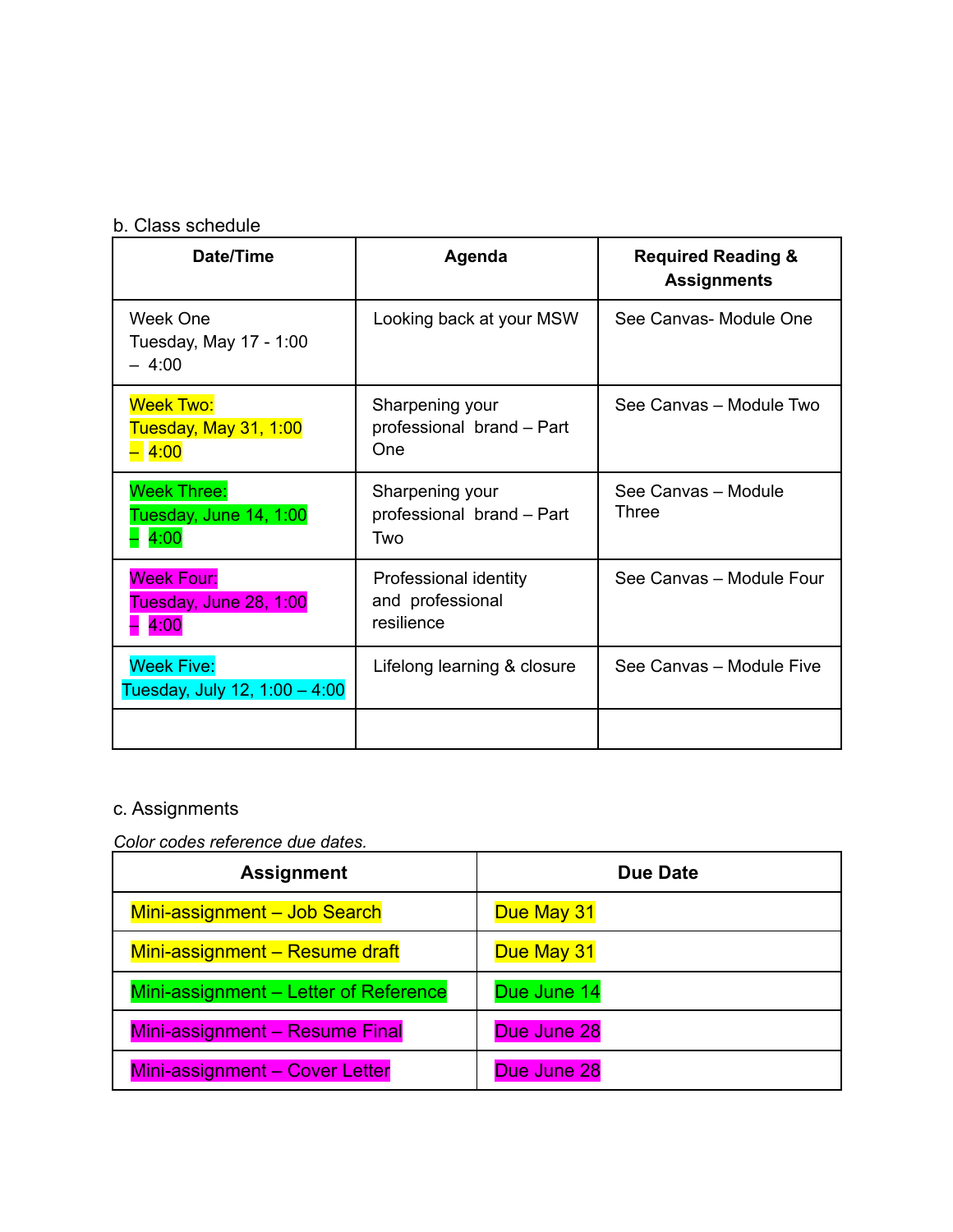| Milestone assignment #1        | Due June 14 |
|--------------------------------|-------------|
| <b>Milestone assignment #2</b> | Due June 28 |
| Milestone assignment #3        | Due July 12 |
| <b>CSWE Assessment</b>         | Due July 12 |

Mini-Assignments:

Purpose There are a series of small "mini-assignments" that help students prepare for the job market.

Course Outcomes This assignment provides documentation of student ability to meet the following course outcome:

• Demonstrate the use of effective communication strategies to market yourself as a professional Social worker. (EPAS 1, 6, 9) P.O.D.S. Capacities This assignment connects to the many P.O.D.S. capacities, including:

- Demonstrate intersectional humility in communication and interactions with others.
- Analyze types, levels and sources of power in practice contexts, theories and actions.

• Recognize how these intersect with each other and change in interactions with others and in different contexts.

#### Task

There are a series of "mini-assignments" related to this assignment grouping. Detailed instructions for each milestone are provided within the Canvas site.

Job search Review social work position/job postings using a job search site of your choice. Select one position Posting for which you would be interested in applying. Upload the posting to Canvas AND bring a paper copy to class.

• Resume draft Upload your current resume draft. There is no need to do a lot of work yet, though you might want to update a few quick things. Next week, we will be discussing resumes and getting feedback on yours, so this assignment is designed (mostly!) to get you to locate yours and take a look at it - especially if you haven't looked in a while.

#### Letter of Reference

Complete a Letter of Reference for yourself. Imaging your field instructor and/or field faculty is providing a letter of reference. Write this letter as if it is coming from that person • Include behavioral examples of skills or qualities you highlight.

• Focus on the skills you think could be most transferable to your desired work setting. • Focus on highlighting the things you think you are best at and that you believe your letter writer could articulate

• Use this article to give you guidance: How to write a reference letter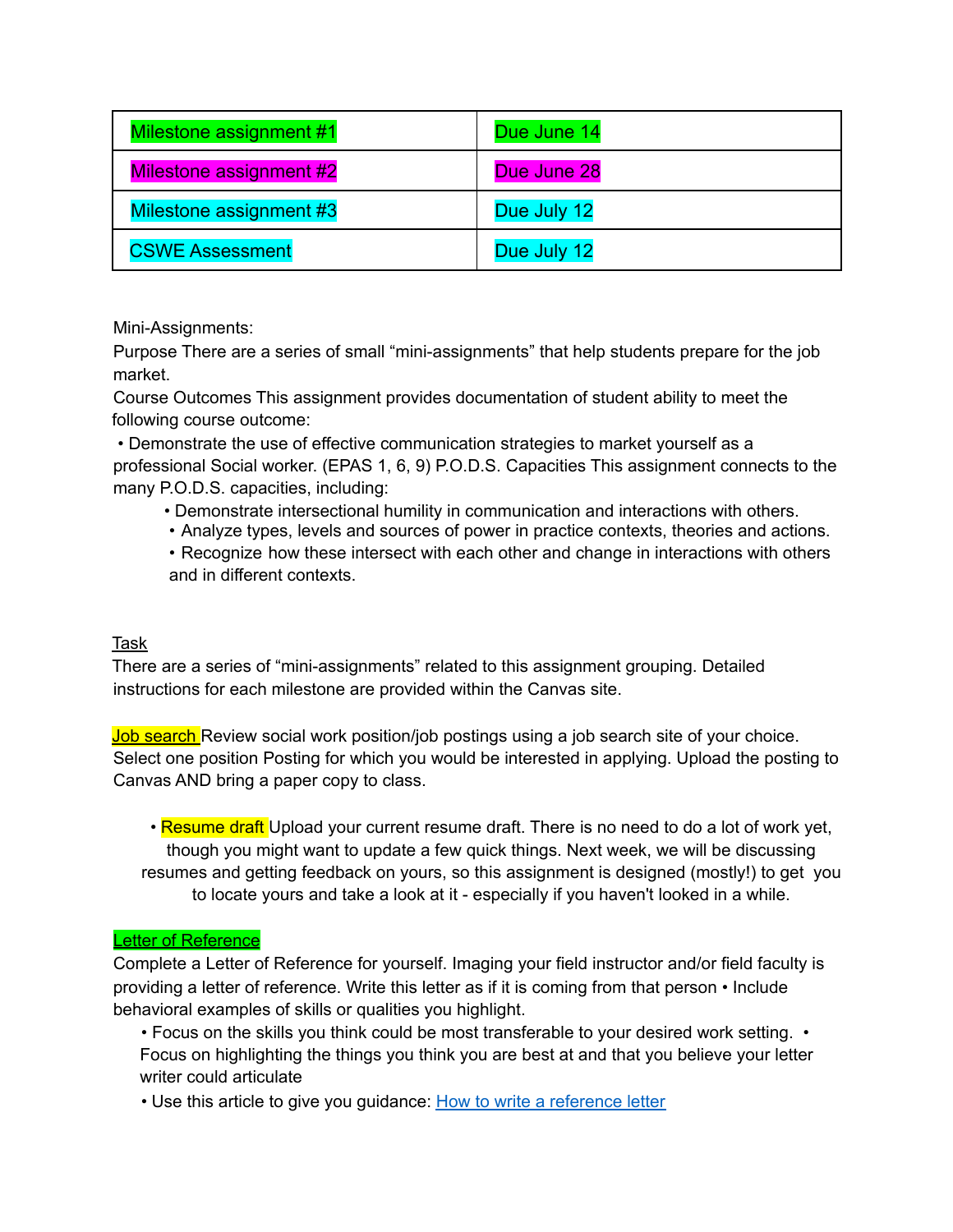Upload your letter to canvas AND bring a paper copy to class.

Completed Resume Make edits to your resume based on the lesson and feedback received from class. Upload a complete and polished resume to Canvas.

Optional: You may opt to also upload a revised resume to your Portfolium portfolio. Remember, upload the document to Portfolium as a PDF to avoid the system pulling your work history and duplicating what you may have already created.

#### **Cover Letter**

Draft a sample cover letter that highlights your strengths. Write the cover letter as if you are applying to the job for which you submitted the job posting (for the Job Search mini assignment). Upload the cover letter to Canvas

#### Milestone Assignments

There are 3 "milestones" related to this assignment. Detailed instructions for each milestone are provided within the Canvas site.

#### Milestone 1

Students have found it helpful to prepare one of the items for their master assignment early. This allows you to get feedback to ensure you are on the right track. For this milestone, you will:

1. Review the advanced competencies that link to your specialized pathway 2. Select one project/product that you have created while in the MSW program that you think best demonstrates your skill, knowledge, values, etc related to one competency. You will need to upload that project to your portfolio prior to completing this assignment. Instructions on how to update privacy settings and copy a share link for your project link are in the Privacy Settings section of the SSW Student Guide to Portfolium.

3. Write a 2-4 paragraph description for your chosen competency. The paragraphs will clearly and thoroughly:

a. Summarize and describe your project, including your specific tasks in the creation of the project, and

b. Describe how this project demonstrates your attainment of the competency. This description should help the reader see a clear connection between your project and the competency you've selected.

Tip: To better connect your paragraph description with the competency, use specific language from the competency statement throughout your paragraphs

#### Milestone 2

For this milestone, you will complete the profile section of your Portfolium portfolio (review tutorial as needed). There is a great deal of information you can provide, but at a minimum, here you should provide: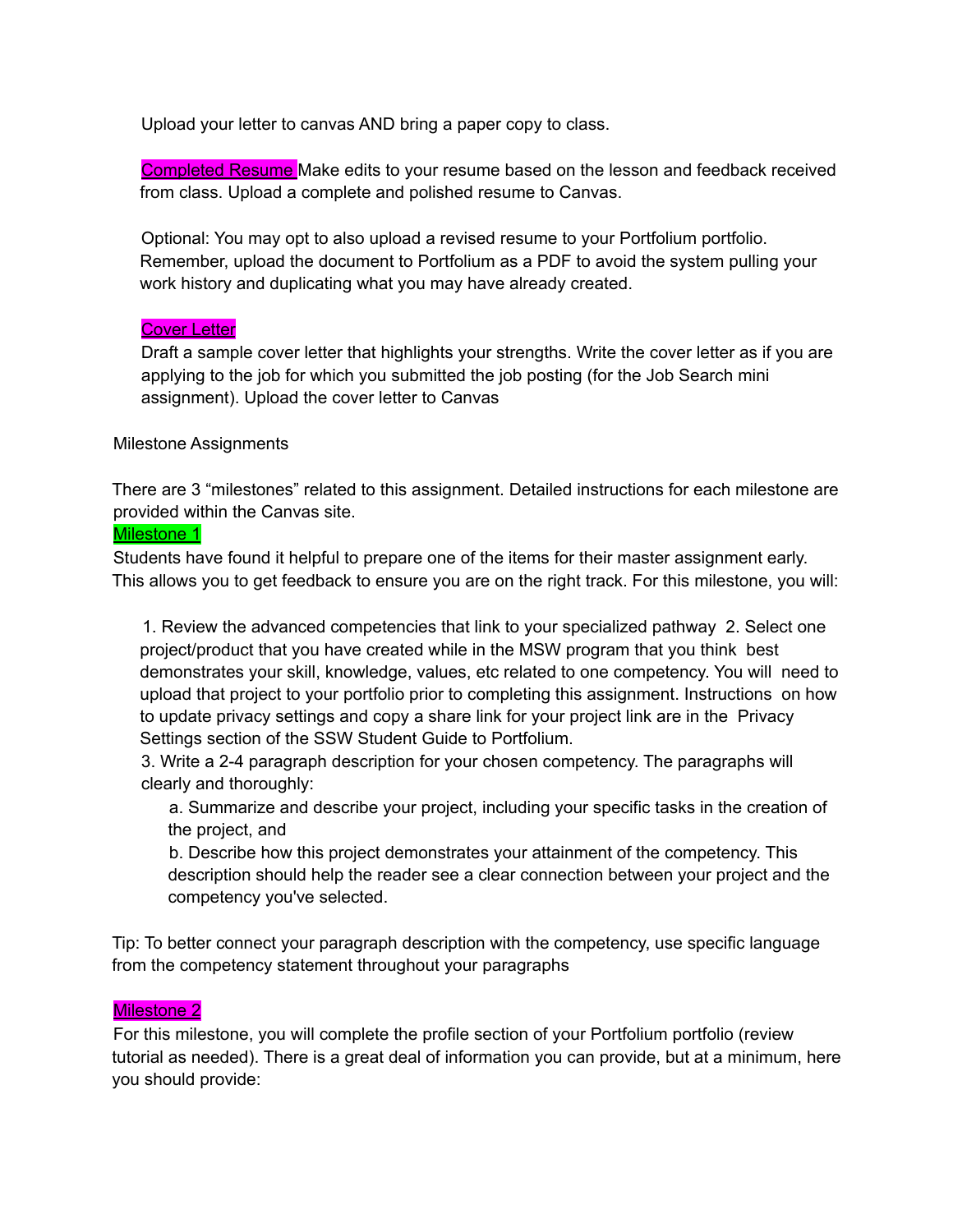1. Your Introduction. When completing this section, keep in mind that this is often the first thing someone will review when reading your portfolio. Consider: How do you want to introduce yourself to your audience?

2. Education. Add any relevant degrees and education.

3. Work experience. Include any prior work experience you would like to showcase in your portfolio.

When you are ready to submit, you may enter the URL for your portfolio

## Milestone 3

This end of program assessment was designed to assess your learning of the 9 competencies required by the Council on Social Work Education (CSWE) plus our School's added priority of P.O.D.S. (privilege, oppression, diversity, and social justice). For each of the ten items (9 competencies + P.O.D.S), you will submit, by link, a project/product that you created that demonstrates your competency. Projects can be things you've created in class or in field. The key is that the instructor must be able to use them to assess your level of proficiency with that competency. Examples of projects could include (but are not limited to):

- papers
- presentations
- grants
- reports
- data visualizations

Instructions on how to update privacy settings and copy a share link for your project link are in the Privacy Settings section of the SSW Student Guide to Portfolium. In addition, you will complete a description of how the projects/artifact demonstrates your understanding or implementation of that competency. Additional assignment details are provided at the links below.

You will provide at least 5 different projects/products. That is, one project can be used to demonstrate more than one competency.

Please be sure that you are removing any and all identifying information from your projects. As an additional level of protection, you might consider sharing certain projects only with your instructor and removing them once your grade has been provided.

You must complete the assignment that corresponds with your specific pathway. You can access your pathway-specific assignment with the correct link on the Canvas site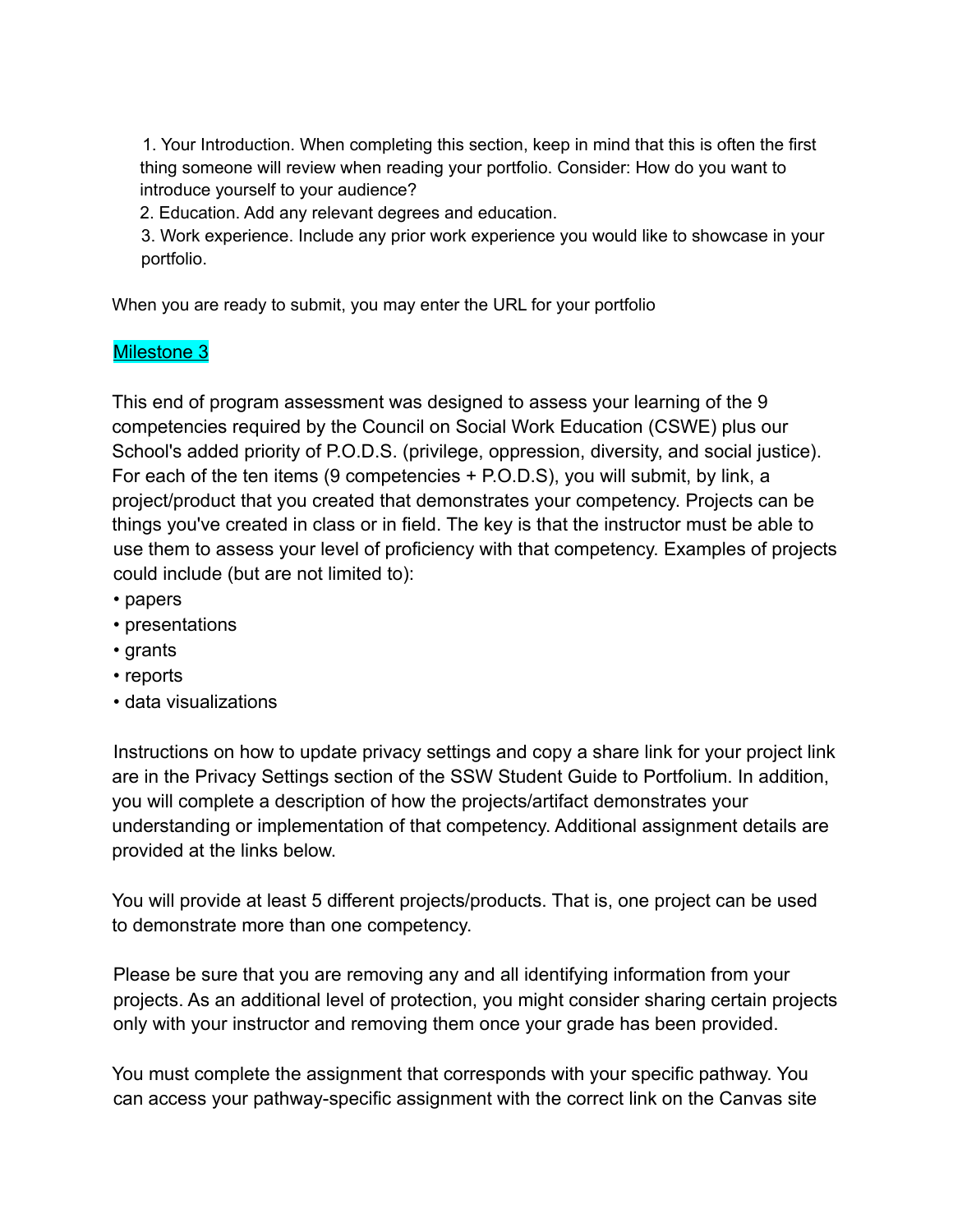### CSWE Assessment

This end of program assessment was designed to assess your learning of the 9 competencies required by the Council on Social Work Education (CSWE) plus our School's added priority of P.O.D.S. (privilege, oppression, diversity, and social justice). For each of the ten items (9 competencies + P.O.D.S), you will submit, by link, a product/artifact that you created that demonstrates your competency. In addition, you will complete a description of how the product/artifact demonstrates your understanding or implementation of that competency. A few additional details:

• There are 20 total question in this quiz, all in groups of 2. That is, questions 1-2 relate to competency #1, questions 3-4 relate to competency #2, etc. • Until you submit, your progress will save so that you can leave and come back to this later. Once you submit, making changes will require you to start the whole quiz over.

• To better connect your paragraph description with the competency, use specific language from the competency statement throughout your paragraphs. Please note: Students will receive a grade of "complete" or "incomplete" for this assignment. Numeric scores, including your self-assessed numeric scores, will be used to help our School of Social Work assess how well we are educating students related to the 9 CSWE competencies, plus P.O.D.S.

#### d. Attendance and class :

Class attendance is a requirement. Students are expected to attend all 5 classes and fully participate. Your grade will be negatively affected if you miss a class (-1 point for each missed class session). Communication with the instructor of any absence is expected. Excessive absences (more than 1) may result in an overall failing grade for the course. Students are responsible for content information from missed classes. Please see the Policy on Class Attendance found in the MSW Student Guide. Participation does not mean you need to talk a lot in class. It is more about bringing a positive learning attitude to the class and being present for each session. Each of us participate differently and I will strive to honor that diversity among us. You will be required to engager in inclass exercises and discussions that includes engagement, providing collegial support, the use of active listening skills, initiating and participation in dialogue within group discussions. Students are allowed to utilize electronic devices during sessions if utilized to support their work and success in the course. As professionals, it is understood that students will remain engaged in the session

#### e. Grading:

his class is pass (S) / fail (U) - no letter grade will be assigned. However, students are expected to complete all assignments.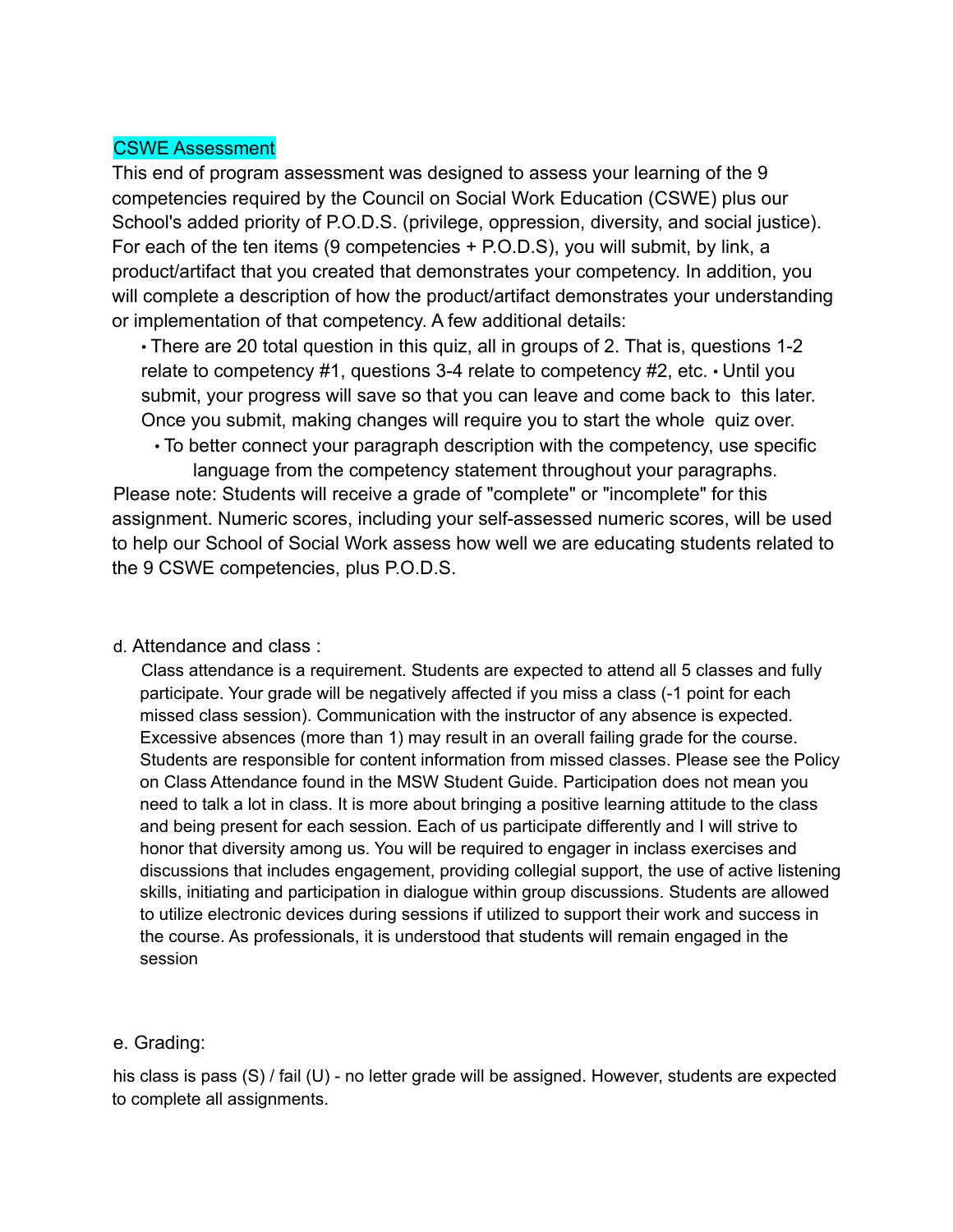8 Assignments are weighted by group as outlined below:

- Mini Assignments: 40 points (credit, no credit)
- Milestone Assignments: 55 points (credit, no credit)
- Attendance and Participation: 5 points

Total = 100 points  $70-100$  points  $-$  Pass (S) 69 points and under – Fail (U)

Please review these policies regarding grades.

Grades in Academic Courses and in Field Instruction as well as Student Grievance procedures and the policy for grading in special circumstances. All assignments must be submitted online via Canvas at or before the time it is due. If you are unable to submit online for any reason, e mail me your assignment directly.

Occasionally, unforeseen circumstances arise (e.g., illness, mental health, personal, or family related) which may make it difficult for you to complete an assignment by its designated due date or time. Should this happen, please notify me to discuss options. Your request for an extension should take place MORE than 24 hours before an assignment is due whenever possible.

Please review the MSW Student Guide for more information on: Grades in Academic Courses and in Field Instruction Student Grievance procedures Policy for grading in special circumstances

#### f. Class Recording and Course materials:

Audio and video recording of in-class lectures and discussions is prohibited without the advanced permission of the instructor. Students with an approved accommodation from the Office of Services for Students with Disabilities permitting the recording of class meetings must present documentation to the instructor in advance of any recording being done. The instructor reserves the right to disallow recording for a portion of any class time where privacy is a special concern. If the instructor chooses to record a class, they will decide which classes, if any, are recorded, what portion of each class is recorded, and whether a recording is made available on the course management website. On days when classes are recorded, students will be notified in advance that a recording will occur and be provided with an option to opt-out. Class recordings and course materials may not be reproduced, sold, published or distributed to others, in whole or in part, without the written consent of the instructor. To obtain accommodations such as recording lectures, students can work with U-M's Services for Students with Disabilities (DDS) https://ssd.umich.edu/. Approved accommodation is required before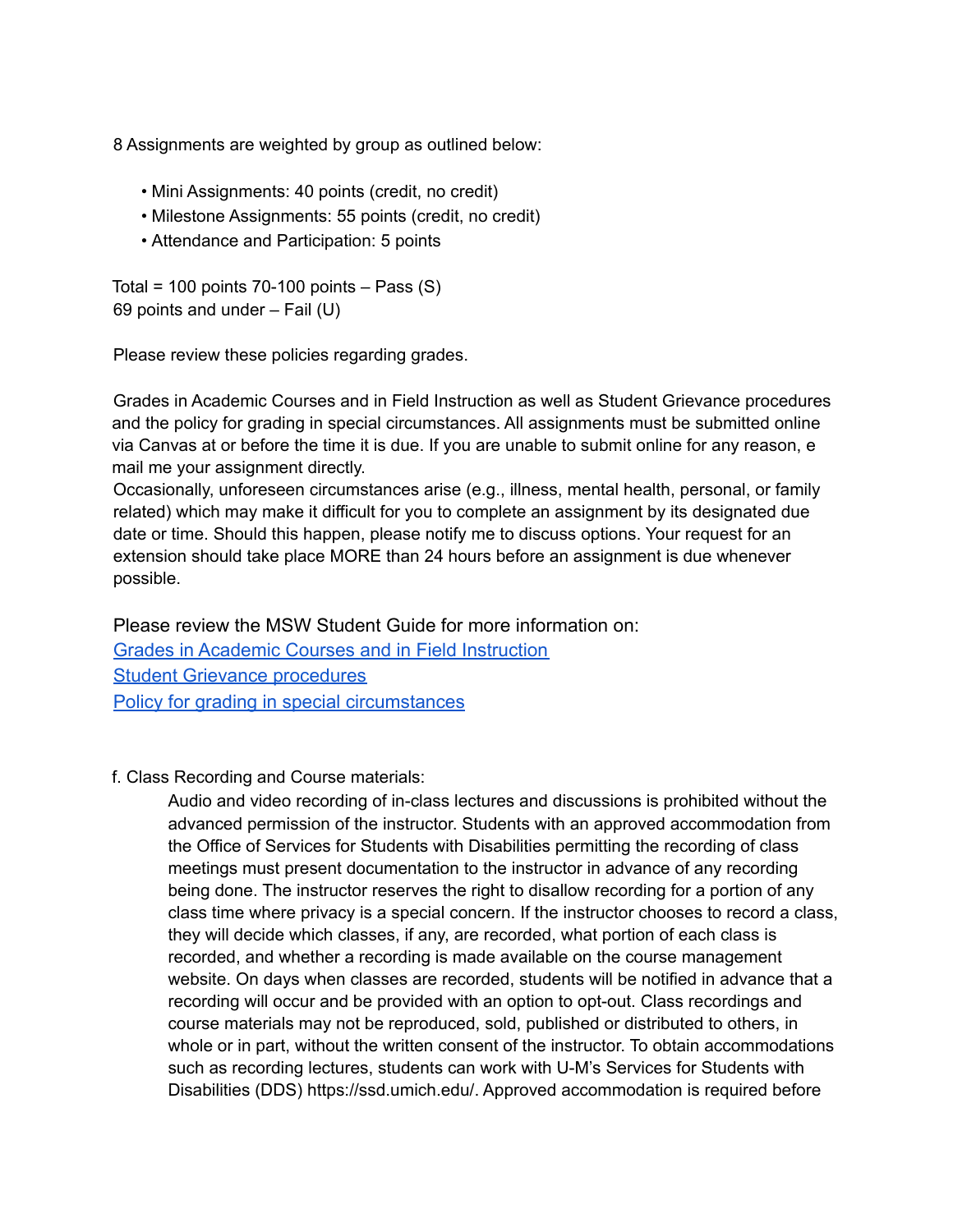recording. Please review the: Recording and Privacy Concerns FAQ

## g. COVID-19 Statement

For the safety of all students, faculty, and staff on campus, it is important for each of us to be mindful of safety measures that have been put in place for our protection. Your participation in this course is conditional upon your adherence to all safety measures mandated by the state of Michigan and the University, including properly wearing a face covering in class and compliance with the University COVID-19 Vaccination Policy. Other applicable and additional safety measures may be described in the Campus Maize & Blueprint. Your ability to participate in this course may be impacted by failure to comply with campus safety measures. Individuals seeking to request an accommodation related to the face covering requirement under the Americans with Disabilities Act should contact the Office for Institutional Equity and those seeking an exemption related to the vaccination requirement should submit an exemption request through WolverineAccess. I also encourage you to review the Statement of Student Rights and Responsibilities and the COVID-related Addendum to the Statement of Student Rights and Responsibilities.

## h. Health-Related Class Absences

Please evaluate your own health status regularly and refrain from attending class and coming to campus if you are ill. You are encouraged to seek appropriate medical attention for treatment. School of Social Work students who miss class due to illness of any kind will be given opportunities to access course materials online or provided with alternative learning opportunities. Please notify me by email about your absence as soon as practical, so that I can make accommodations. Please note that documentation (a doctor's note) for medical excuses is *not* required.

Additional School and University policies, information and resources are available here: https://ssw.umich.edu/standard-policies-information-resources. They include:

- *Safety and emergency preparedness*
- *Mental health and well-being*
- *Teaching evaluations*
- *Proper use of names and pronouns*
- *Accommodations for students with disabilities*
- *Religious/spiritual observances*